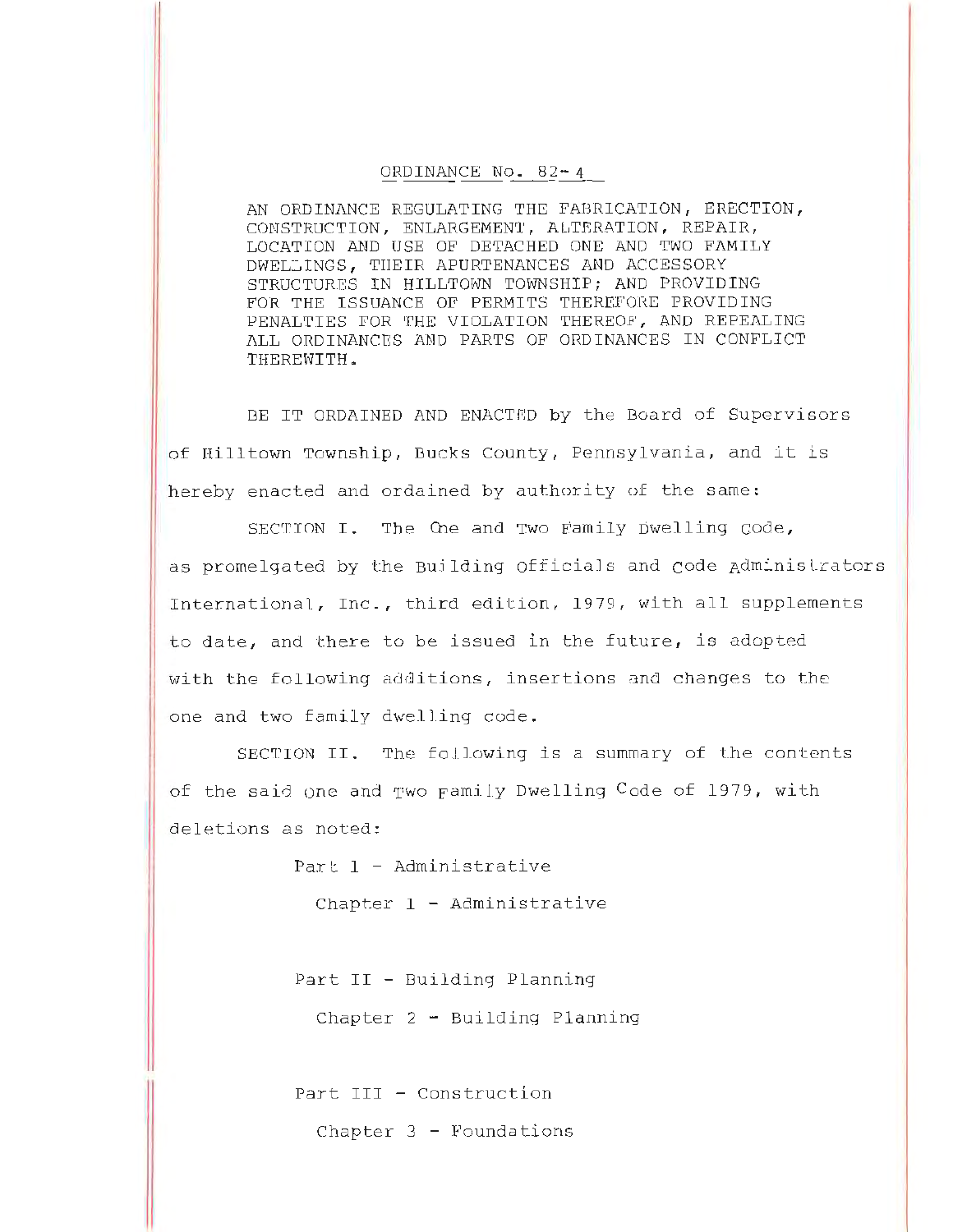```
Chapter 4 - Wall Construction 
               Chapter 5 - Wall Covering 
               Chapter 6 - Floors
               Chapter 7 - Roof-Ceiling Construction 
               Chapter 8 - Roof Coverings 
               Chapter 9 - Chimneys and Fireplaces 
PART IV - MECHANICAL
                Chapter 10 - Mechanical, Materials and Definitions
               Chapter 11 - Equipment General 
               Chapter 12 - Combustion Air
               Chapter 13 - Warm-Air Furnace 
               Chapter 14 - Vented Decorative Appliances, Floor 
                             Furnaces, Vented Wall Furnaces and 
                             Vented Room Heaters 
               Chapter 15 - Venting of Appliances 
               Chapter 16 - Ducts 
               Chapter 17 - Comfort Cooling 
               Chapter 18 - Absorption Units and Absorption 
                             Systems for Comfort Cooling and 
                             Comfort Heating 
               Chapter 19 - Fuel Supply Systems
 PART V - PLUMBING
               Chapter 20 - General Plumbing Requirements and
                             Def<sup>i</sup>ntitions
               Chapter 21 - Plumbing Materials
               Chapter 22 - Plumbing, Drainage and Venting 
                             Systems
```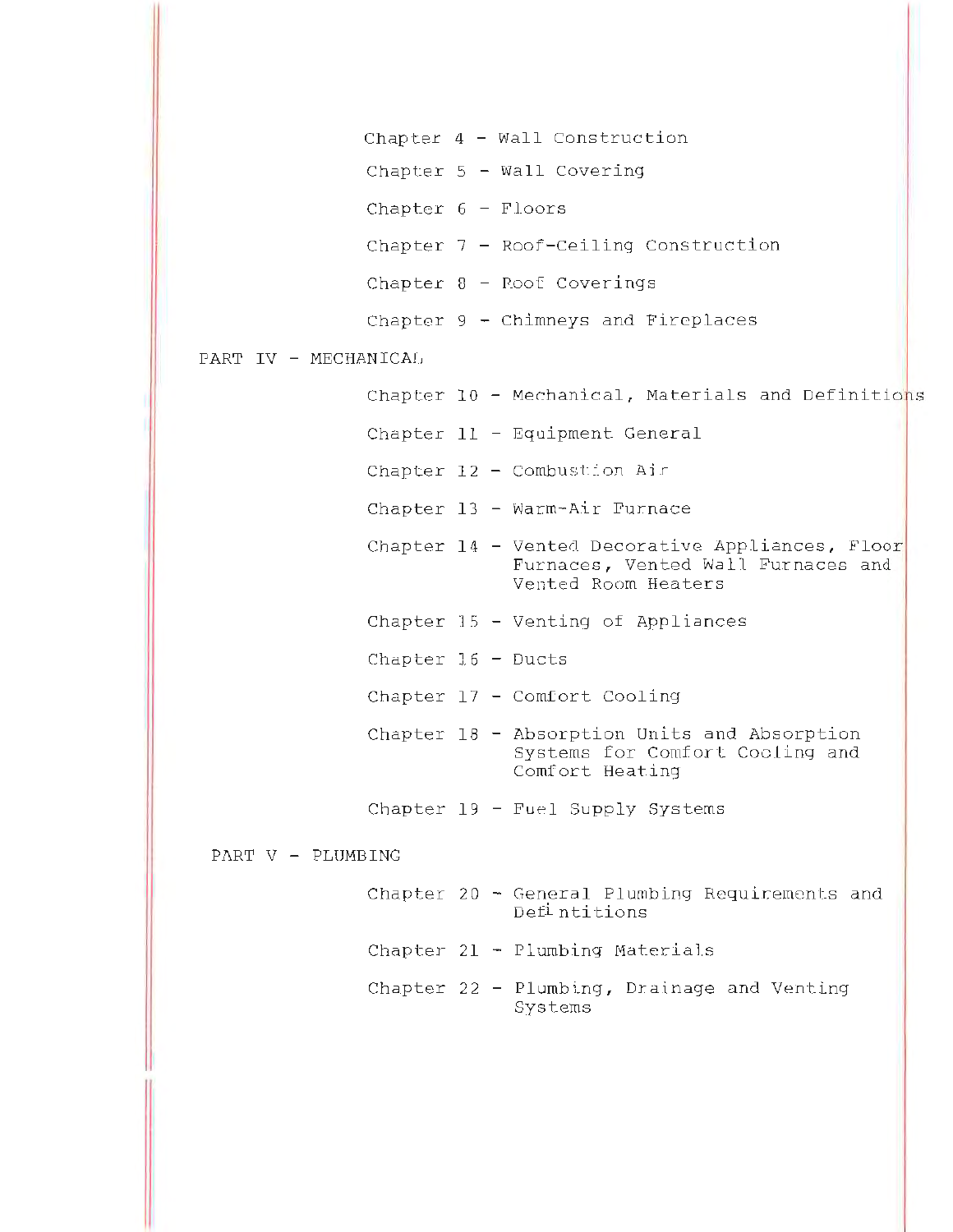Chapter  $23$  - Plumbing Fixtures, Traps and Receptors Chapter 24 - Water Supply and Distribution Chapter 25 - Sewers and Private or Individual Sewage Disposal Systems

PART VI

Electrical

PAR'l' VI I

Standards

SECTION III. The term "Hilltown Township" shall be inserted whenever necessary to establish jurisdiction. The term "buiJding official" as used within the Code hereby adopted shall mean the building inspector of Hilltown Township. The Board of Supervisors of Hilltown Township .is hereby authorized to promulgate a schedule of fees and standards for the issuance of permits, all pursuant to the terms of the aforementioned one and two family dwelling code of 1979.

SECTION IV. All Ordinances or parts of Ordinances inconsistent herewith are hereby repealed.

SECTION V. The Board of Supervisors of Hilltown Township declare that the provisions of this Ordinance shall be severable and if any of its provisions shall be held to be unconstitutional, illegal or invalid, such decasion shall not affect the validity of any of the remaining provisions of this Ordinance. It is hereby declared as a legislative intent that this Ordinance would have been adopted had such unconstitutional,